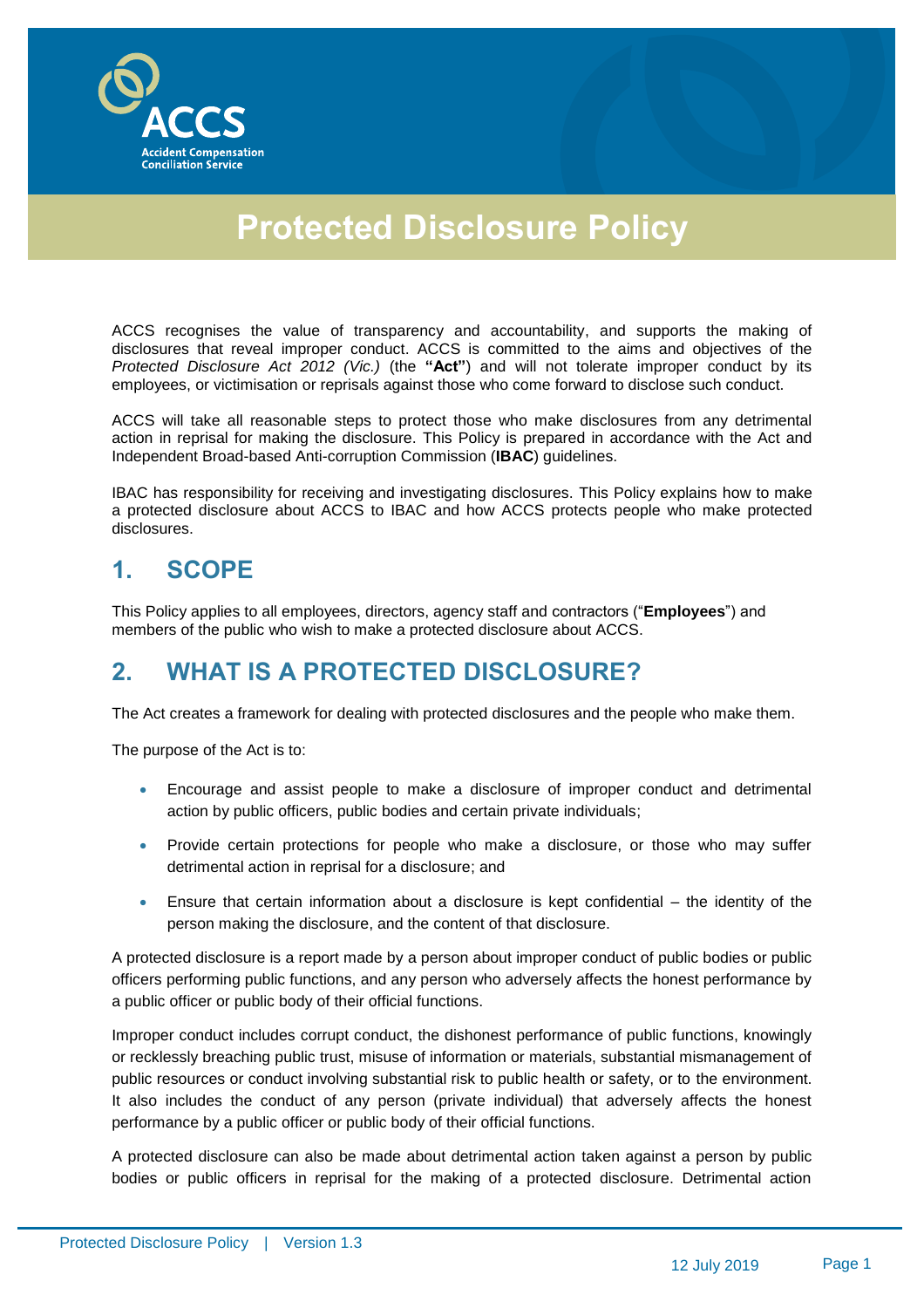includes action causing injury, loss or damage, intimidation, harassment, discrimination, disadvantage or adverse treatment. It includes actual action as well as the threat of action.

#### **3. HOW TO MAKE A DISCLOSURE**

#### *Who can make a disclosure?*

An individual or group of individuals. A disclosure cannot be made by a business or a company.

#### *What can I make a disclosure about?*

Improper conduct engaged in, and/or detrimental action taken by, public bodies or public officers performing public functions or certain individuals. This includes ACCS and/or its officers.

You may make a protected disclosure about information that shows or tends to show, or that you believe on reasonable grounds shows or tends to show:

- A person public officer or public body;
- **IS engaging in or proposing to engage in;**
- 'Improper conduct' and/or 'detrimental action' in reprisal for having made a protected disclosure.

The conduct you are disclosing must be the performance of a person or body's function as a public officer or public body, or private individuals who try to improperly influence public officers or public bodies in the performance of their official functions.

#### *Who can I make a disclosure to?*

Under the Act, the **ACCS cannot receive** disclosures about ACCS or its employees that alleges improper conduct or detrimental action. This means that if you make a disclosure about improper conduct or detrimental to ACCS, it will not be considered a 'protected disclosure' under the Act and you will not receive the protections under the Act. In those circumstances, ACCS may still be obliged to notify IBAC if the information that is disclosed is about corrupt conduct within the meaning of the *Independent Broad-Based Anti-Corruption Act 2011*.

If you wish to make a protected disclosure about ACCS or any employee at ACCS, you **must make the disclosure directly to IBAC**:

Level 1 North Tower, 459 Collins Street, MELBOURNE VIC 3000 GPO Box 24234, MELBOURNE VIC 3001 Phone: 1300 735 135

IBAC can also be contacted through the National Relay Service (NRS).

- TTY users can phone 1800 555 677 and ask for 1300 735 135
- Speak and Listen users can phone 1800 555 727 and ask for 1300 735 135
- Internet relay users can connect to the NRS and ask for 1300 735 135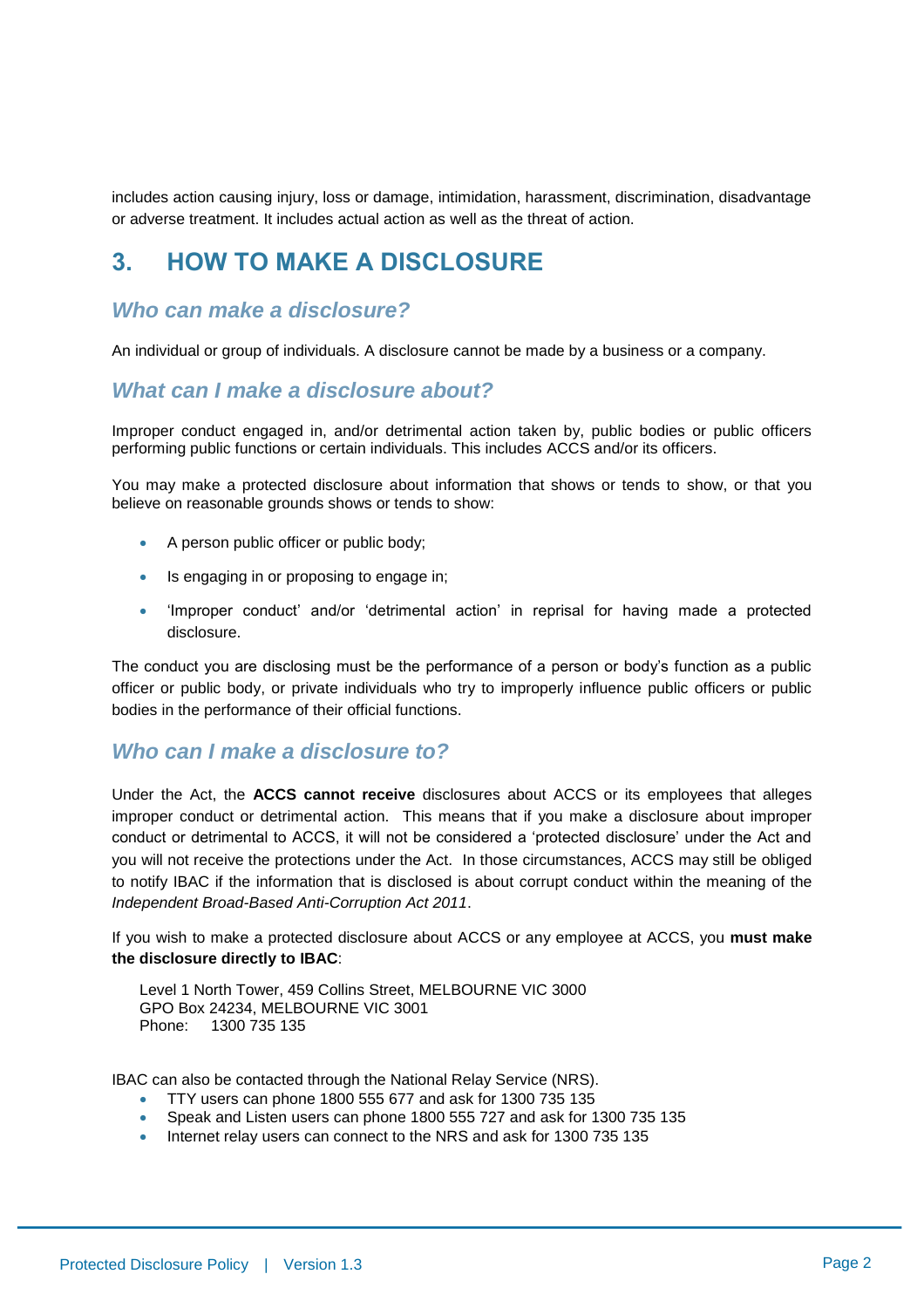Refer to IBAC's website - www.ibac.vic.gov.au for more information on making a protected disclosure and their contact details.

#### *How do I make a disclosure?*

You may make a disclosure to IBAC:

- In person
- In writing (including by using IBACs complaint forms on their website)
- By phone (including by leaving a voicemail message)
- By email.

You may make a disclosure anonymously.

You may not make a protected disclosure by fax.

#### **4. WELFARE MANAGEMENT**

ACCS is committed to ensuring the welfare of those who make or co-operate with protected disclosures. As ACCS cannot receive protected disclosures under the Act, ACCS may not be aware someone has made a protected disclosure about ACCS.

IBAC will only notify ACCS of a protected disclosure made about ACCS if it decides it is necessary. If IBAC does notify ACCS of the identity of a discloser, or someone cooperating with an investigation, such notifications will be kept confidential and ACCS will be responsible for providing that person with reasonable welfare support.

Where relevant, ACCS will consider appointing a welfare manager when a person has made a protected disclosure or is cooperating, or intending to cooperate, with an investigation of a protected disclosure.

A welfare manager is responsible for:

- Considering the welfare and protection needs of the discloser and/or witnesses and fostering a supportive work environment;
- Monitoring a specific discloser or co-operator;
- Providing practical advice and support;
- Advising the discloser and/or witness of the protections available under the Act;
- Receiving and responding to any disclosures of detrimental action in reprisal for making the disclosure (e.g. harassment, intimidation or victimisation);
- Ensuring that the discloser and/or witness' expectations of the process and outcomes are realistic; and
- Maintaining confidentiality.

In determining whether to appoint a welfare manager in any particular case, ACCS will consider: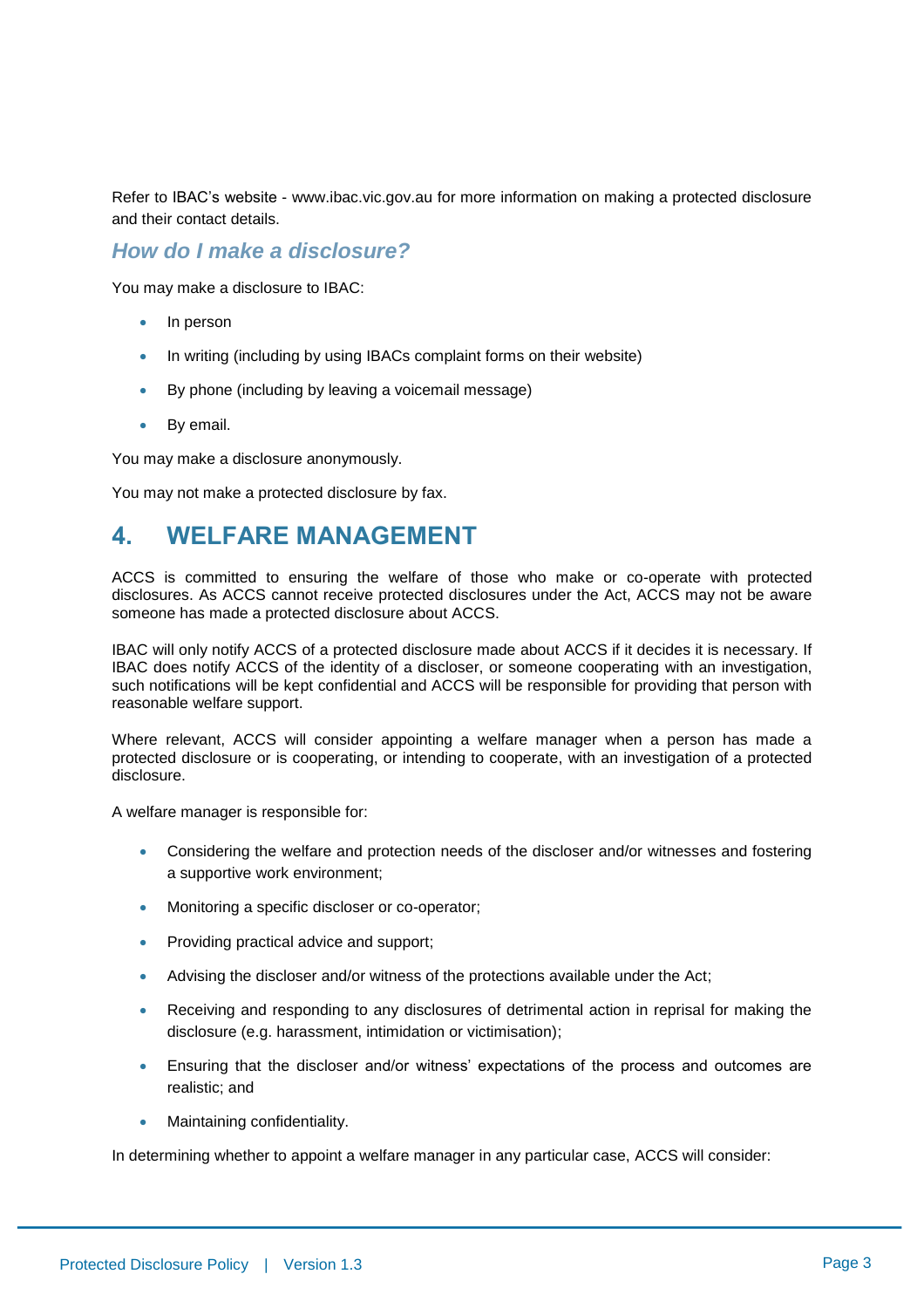- Whether the disclosure has proceeded, or is likely to proceed, to an investigation;
- Whether there are any real risks of detrimental action against the persons involved, taking into account their particular circumstances;
- Ways ACCS can ensure that the person is taken seriously and treated with respect;
- How ACCS can provide effective support to the persons involved, including keeping them informed of the progress of the disclosure; and
- Whether it is within ACCS' power to protect the person(s) involved from suffering repercussions.

ACCS may appoint an internal person as welfare manager or engage a contractor to provide welfare services. ACCS will also consider referring an employee to its Employee Assistance Program.

### **5. OFFENCES UNDER THE ACT**

There are a number of offences set out in the Act relating to breaches of the requirements of the Act.

The key offences to be aware of are:

- **1.** It is an offence to take or threaten detrimental action against another person in reprisal for a protected disclosure.
- **2.** It is an offence to disclose the content, or information about the content, of a disclosure that has been notified to IBAC, or information which is likely to lead to the identification of the person who made that disclosure unless permitted to by the Act
- **3.** It is an offence for any person to:
	- **a.** Provide false or misleading information, or further information that relates to a protected disclosure, that the person knows to be false or misleading in a material particular, intending that the information be acted on as a protected disclosure;
	- **b.** Claim that a matter is the subject of a protected disclosure knowing the claim to be false; or
	- **c.** Falsely claim that a matter is the subject of a disclosure that IBAC has determined to be a protected disclosure complaint.
- **4.** It is an offence for any person to:
	- **a.** Disclose that a disclosure has been notified to IBAC for assessment unless permitted to do so by the Act; or
	- **b.** Disclose that a disclosure has been determined by IBAC to be a protected disclosure complaint unless permitted to do so by the Act.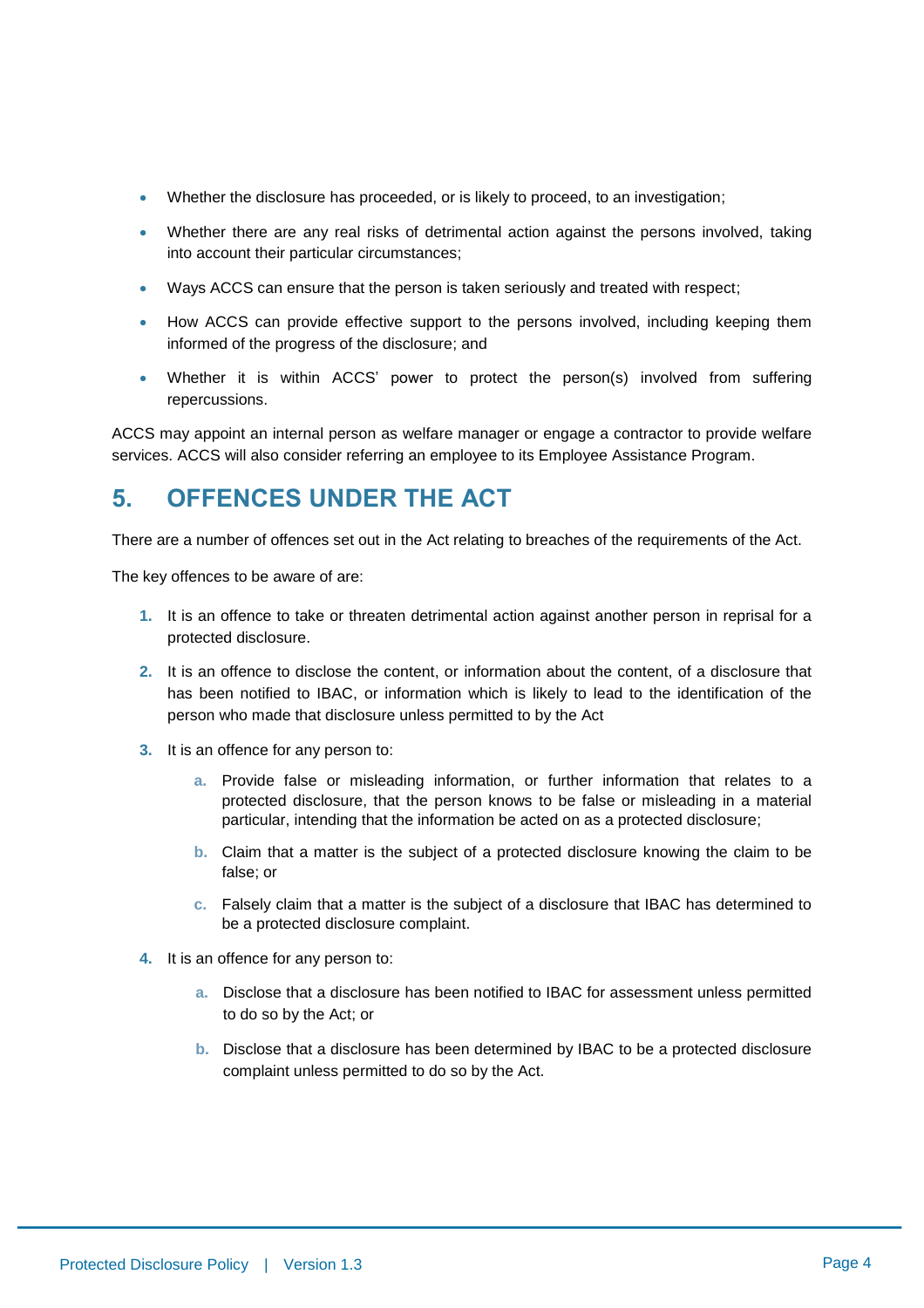### **6. ALTERNATIVES TO MAKING A 'PROTECTED DISCLOSURE'**

Although ACCS cannot receive protected disclosures, ACCS can still receive complaints about its services. Complaints can be made in accordance with ACCS' Complaints Policy which can be accessed from our website and ACCS will address all complaints in accordance with the process outlined in the policy.

Employees are encouraged to raise matters with their supervisors and managers at any time.

## **7. CO-OPERATION WITH IBAC**

ACCS will co-operate with IBAC. This will include:

- facilitating any review of this Policy by IBAC; responding, upon request to recommendations made by IBAC; and
- providing assistance to IBAC or any other external investigations.

You should also be aware that if information is provided to ACCS that is about corrupt conduct, but is not a protected disclosure under the Act, ACCS may still be obliged to notify IBAC in accordance with the *Independent Broad-based Anti-corruption Commission Act 2011*.

#### **8. REPORTING**

ACCS must provide information about how to access this Policy in its annual report.

#### **9. QUESTIONS ABOUT THIS POLICY**

If you have any questions about this Policy, please contact the Board Secretary at (03) 9940 1079.

#### **10. REVIEW**

This Policy will be reviewed regularly to ensure they meet the objectives of the Act and are consistent with IBAC's guidelines.